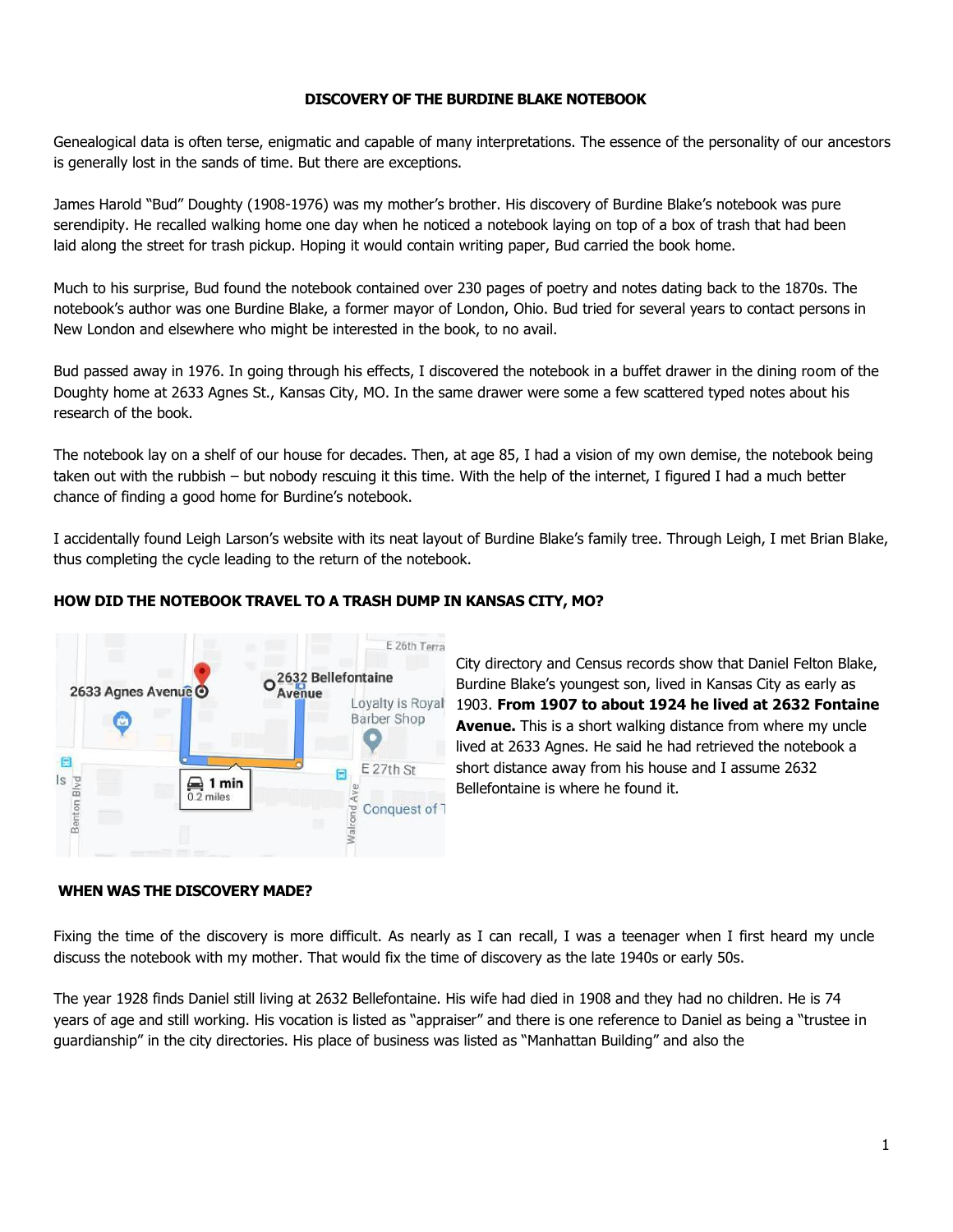

"Keith and Perry Building" at 9<sup>th</sup> and Walnut Street. This would be a daunting trip by public transportation for a 74 year old man. **So, it is not surprising to see Daniel moving to the Victoria Hotel downtown by 1927. This is my choice for the time period during which my uncle found the discarded notebook.** Of course it is possible that the subsequent tenant of 2632 Bellefontaine did a housecleaning at a later date.

#### *<***----** *The Victoria Hotel at 300 E. 9 th st*

In the city directory of 1933 Daniel Blake is still living at 308 E. 9th Street. In 1934 he passed away. He was buried by this wife at Mount Washington Cemetery in Independence, about 25 miles away.



2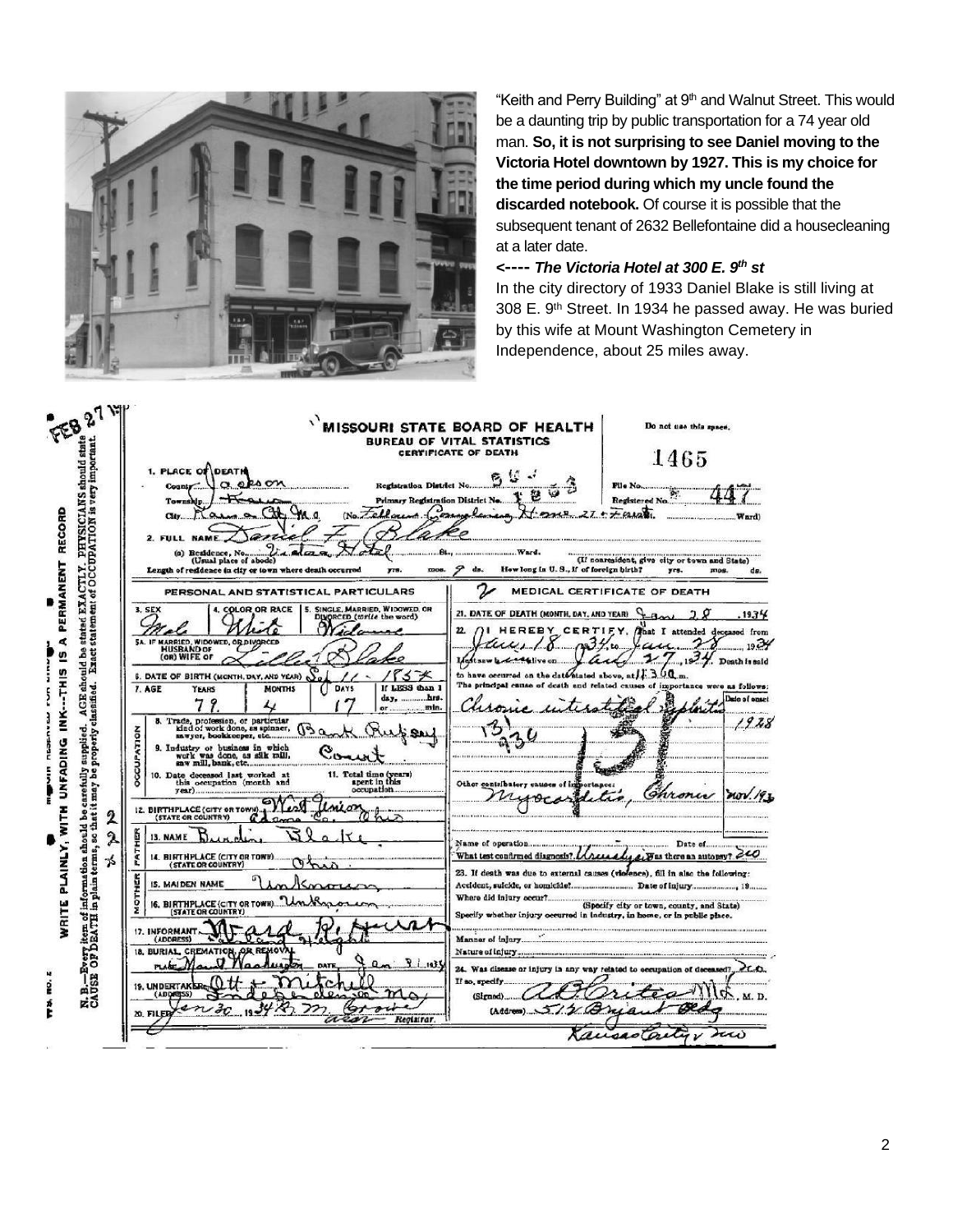### **BIOGRAPHICAL SKETCH OF JAMES HAROLD DOUGTHY**



Harold Daughty ages



Bud's father, Frances "Frank" Doughty (1883-1962) and mother, Alma Phoebe Seela (1884-1974) were married in Pittsburg, KS, in 1904. They immediately embarked on a trip to the west, on horseback, seeking their fortune. They tended to remain in mining towns where Frank would work as a barber.

Their first child, Alma Frances (1905-1999), was born in Roslyn, Washington. Their second child, Maybelle (1907-1989), was born in Black Diamond, Colorado. James Harold "Bud" (1908-1976) was born in Las Vegas, New Mexico. Their last child, Clyde M. (1909-1910) was born in Morley, Colorado.

Morley was a new mining town near Raton Pass, between 7000 and 8000 feet above sea level. Clyde Doughty died at one year of age and Bud was frequently sick himself. After he had a severe bout of pneumonia the doctor told Frank that his son would surely die unless he was taken out of the mountains to a lower altitude. My mother (Alma) recalls the whole family leaving Colorado immediately, the same night, by train.

The family moved to Kansas City where Frank Doughty worked as a barber.

Bud's health improved but he remained more frail than other members of his family. He graduated from high school and began saving money to pursue an engineering degree at the Missouri School of Mines. At one point he worked as a telephone lineman. He also had jobs more aligned with his interest in art and reading. He painted signs and was associated with artist Sidney Moore, who later supervised the restoration of Missouri Town. Bud was a skilled artist

## *<***----** *At left – Bud's parents in 1930*

The years before and after the Great Depression were difficult for the Doughty family. The time sequence of these events are hard to fix in retrospect. 1. Frank Doughty secured a patent on a lock he had designed. He made plans to manufacture it. The day before they planned to withdraw the family savings, the banks closed and they lost all their money.

2.. In Kansas City, a price war started among the barbers. Being unable to earn a living as barber in Kansas City, Frank returns to the Cripple Creek, CO area, leaving his family in Kansas City. He continued as a barber but also panned gold. He returned to Kanas City several years later.

3. Bud' fiancée died of tuberculosis.

4. A short time later, Bud developed recurring bout of severe "dizziness" that would leave him incapacitated for sometimes days at a time. He refused to see a